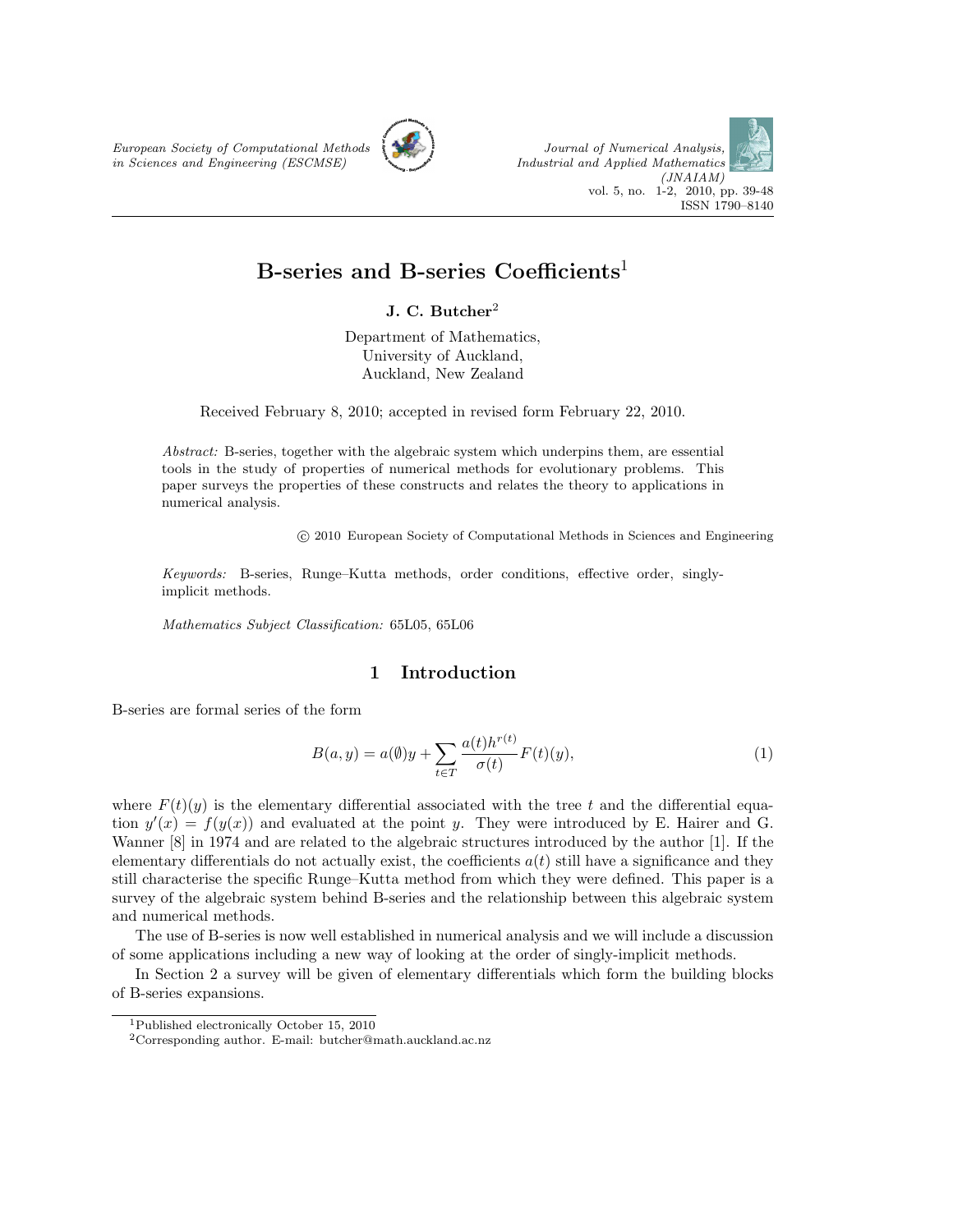# 2 Trees and elementary differentials

The starting point is the set of rooted-trees:

$$
T = \{ .\, 1 \vee 1 \vee \forall Y \} \dots \}
$$

We can generate members of  $T$  recursively by starting with

$$
\tau = -\bullet
$$

and using the operation [·] defined by the following diagram for  $[t_1t_2 \cdots t_m]$ 



Thus, the tree  $t = [t_1 t_2 \cdots t_m]$  is formed by introducing a vertex, which serves as the root of t, and attaching the original roots of  $t_1, t_2, \ldots, t_m$  to the root of t. If there are repetitions amongst the  $t_i$ , it is sometimes convenient to write

$$
t=[t_1^{k_1}t_2^{k_2}\cdots t_n^{k_n}].
$$

Examples of this notation are shown in Table 1. It is possible to construct functions on  $T$  using this recursion. The order, defined as the number of vertices and written  $r(t)$ , satisfies the recursion

$$
r(t) = \begin{cases} 1, & t = \tau, \\ 1 + r(t_1) + r(t_2) + \dots + r(t_m), & t = [t_1 t_2 \dots t_m]. \end{cases}
$$

The symmetry, denoted by  $\sigma(t)$  is defined from the recursion

$$
\sigma(t) = \begin{cases} 1, & t = \tau, \\ \prod_{i=1}^n k_i! \sigma(t_i)^{k_i}, & t = [t_1^{k_1} t_2^{k_2} \cdots t_n^{k_n}]. \end{cases}
$$

The density,  $\gamma(t)$ , is defined by

$$
\gamma(t) = \begin{cases} 1, & t = \tau, \\ r(t)\gamma(t_1)\gamma(t_2)\cdots\gamma(t_m), & t = [t_1t_2\cdots t_m]. \end{cases}
$$

Given an autonomous initial value problem

$$
y'(x) = f(y(x)),
$$
  $y(x_0) = y_0,$ 

certain expressions known as "elementary differentials" arise in the study of the Taylor series for this problem. To construct these quantities, we need to introduce values of  $f, f', f''$  evaluated at  $y(x)$ . Denote these by

$$
f, \quad f', \quad f'', \quad \ldots
$$

The elementary differential  $F(t)(y_0)$  is defined making use of  $f, f', f''$ , etc with  $y(x)$  replaced by  $y_0$ .

$$
F(t)(y_0) = t = \tau,
$$
  

$$
\begin{cases} \mathbf{f}, & t = \tau, \\ \mathbf{f}^{(m)}(F(t_1)(y_0), F(t_2)(y_0), \dots, F(t_m)(y_0)), & t = [t_1 t_2 \cdots t_m]. \end{cases}
$$

The various functions that have been introduced are included in Figure 1.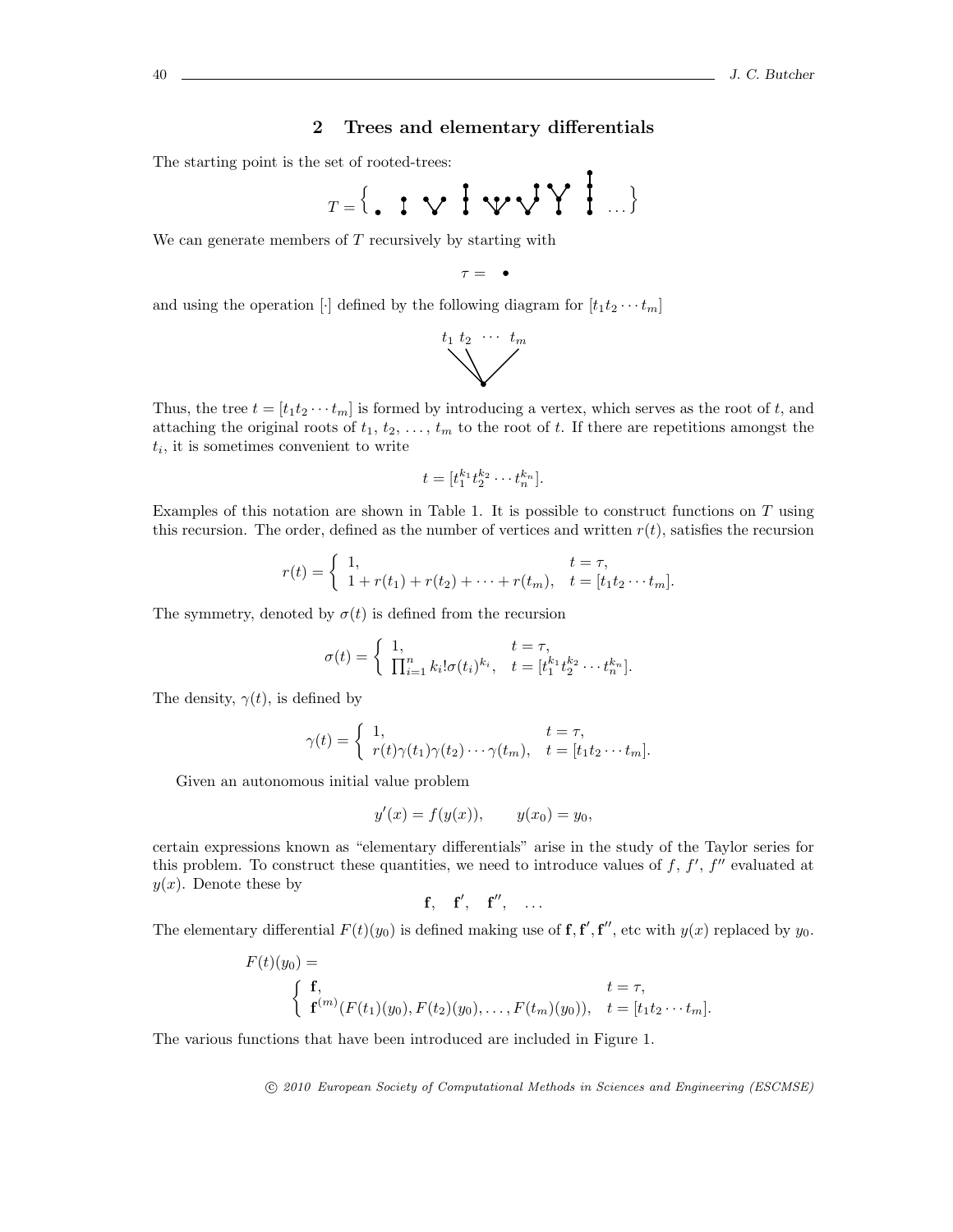| $\, t \,$      | r(t)           | $\sigma(t)$    | $\gamma(t)$    | $F(t)(y_0)$                           |
|----------------|----------------|----------------|----------------|---------------------------------------|
| $\tau$         | 1              | 1              | 1              |                                       |
| $[\tau]$       | $\overline{2}$ | 1              | $\overline{2}$ | f'f                                   |
| $[\tau^2]$     | 3              | $\overline{2}$ | 3              | f''(f,f)                              |
| $[[\tau]]$     | 3              | 1              | 6              | f'f'                                  |
| $[\tau^3]$     | 4              | 6              | $\overline{4}$ | ${\bf f}'''({\bf f},{\bf f},{\bf f})$ |
| $[\tau[\tau]]$ | 4              | 1              | 8              | f''(f, f'f)                           |
| $[[\tau^2]]$   | 4              | $\overline{2}$ | 12             | f'f''(f,f)                            |
| $    \tau$     | 4              | 1              | 24             | f'f'f'f                               |

Table 1: Examples of tree functions

# 3 B-series and elementary weights

Recall the formula for B-series (1). The special case in which

$$
a(\emptyset) = 1,
$$
  $a(t) = \frac{1}{\gamma(t)}, \quad t \in T,$ 

is of particular interest because it is the Taylor expansion for the exact solution to an initial value problem.

In the B-series for the result computed by a Runge–Kutta method,  $a(t)$  is equal to the "elementary weight" constructed from the coefficients of the specific method. If the elementary differentials do not actually exist, the coefficients  $a(t)$  still have a significance and they still characterise the specific Runge–Kutta method from which they were defined.

Given a Runge–Kutta method defined by the tableau

$$
\frac{c \mid A}{b^\top},
$$

the corresponding elementary weight  $\Phi(t)$  for the method and the elementary weight for stage number  $i$ , corresponding to a tree  $t$  is given by the recursion

$$
\Phi_i(\tau) = c_i, \qquad i = 1, 2, ..., s,
$$
  
\n
$$
\Phi(\tau) = \sum_{j=1}^s b_j,
$$
  
\n
$$
\Phi_i([t_1 t_2 ... t_k]) = \sum_{j=1}^s a_{ij} \Phi_j(t_1) \Phi_j(t_2) \cdots \Phi_j(t_k), \qquad i = 1, 2, ..., s,
$$
  
\n
$$
\Phi([t_1 t_2 ... t_k]) = \sum_{j=1}^s b_j \Phi_j(t_1) \Phi_j(t_2) \cdots \Phi_j(t_k).
$$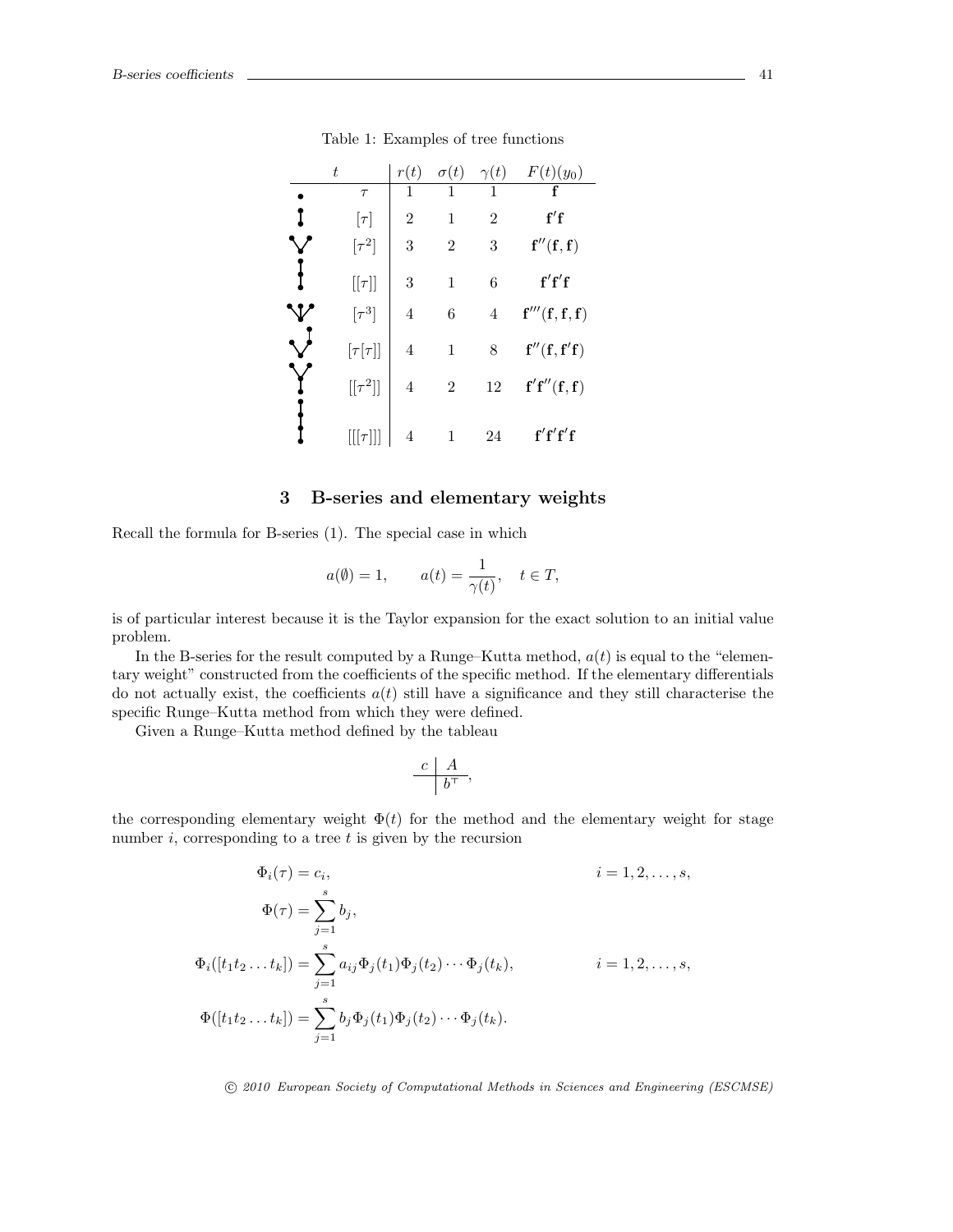

Figure 1: Homomorphisms related to compositions of Runge–Kutta methods

The formal Taylor expansion for the solution computed by a Runge–Kutta method, over a single step of size h, starting from an initial value  $y(x_0) = y_0$ , is found from

$$
B(a, y) = a(\emptyset)y + \sum_{t \in T} \frac{a(t)h^{r(t)}}{\sigma(t)} F(t)(y),
$$

by substituting  $a(\emptyset) = 1$ ,  $a(t) = \Phi(t)$  and  $y = y_0$ .

However, the coefficients in the formal expansion still have a significance even when the series does not converge or the terms of the series are not defined.

## 4 The group of rooted trees mappings

There are several ways in which two Runge–Kutta methods could be regarded as equivalent.

It might be possible, for example, to delete irrelevant or duplicated stages from a method to yield a simpler "reduced" method. If two methods both reduce to the same method, although possibly with their stages re-ordered, they are equivalent in this obvious sense.

This implies, and is also implied by, the fact that, for any Lipschitz continuous problem, they yield identical numerical results, for sufficiently small stepsizes. It is possible to show, by a recursive argument, that the elementary weight  $\Phi(t)$ , for any specific tree t, has the same value for each of two equivalent methods. This yields a third way of looking at equivalence because the mapping from trees to elementary weights characterises the Runge–Kutta method to within its equivalence class.

By using equivalence classes, the semigroup of Runge–Kutta tableaux, under the composition operation, can be used to form a group. For a Runge–Kutta method  $R$ , denote the equivalence class which contains it by  $[R]$ . It can be shown that the mapping  $R \mapsto [R]$  is a homomorphism so that  $[R_1][R_2] = [R_1R_2]$ .

Furthermore, this group is homomorphic to the set of all mappings from trees to real numbers, with the group operation to be described below. The relationship between these various structures is shown schematically in Figure 1. Let G denote the set of mappings from T to R. Let  $a, b$ denote two members of G. Our aim now is to describe the group operation which gives the value of  $(ab)(t)$  for every  $t \in T$ . For a given tree t let  $P(t)$  denote the set of prunings of t. A pruning of t is represented by a subtree  $\tilde{t}$ , which shares the same root as t. Let the set of trees formed from the parts of t left over, when  $\tilde{t}$  is removed from t, be denoted by  $t \setminus \tilde{t}$ .

c 2010 European Society of Computational Methods in Sciences and Engineering (ESCMSE)

.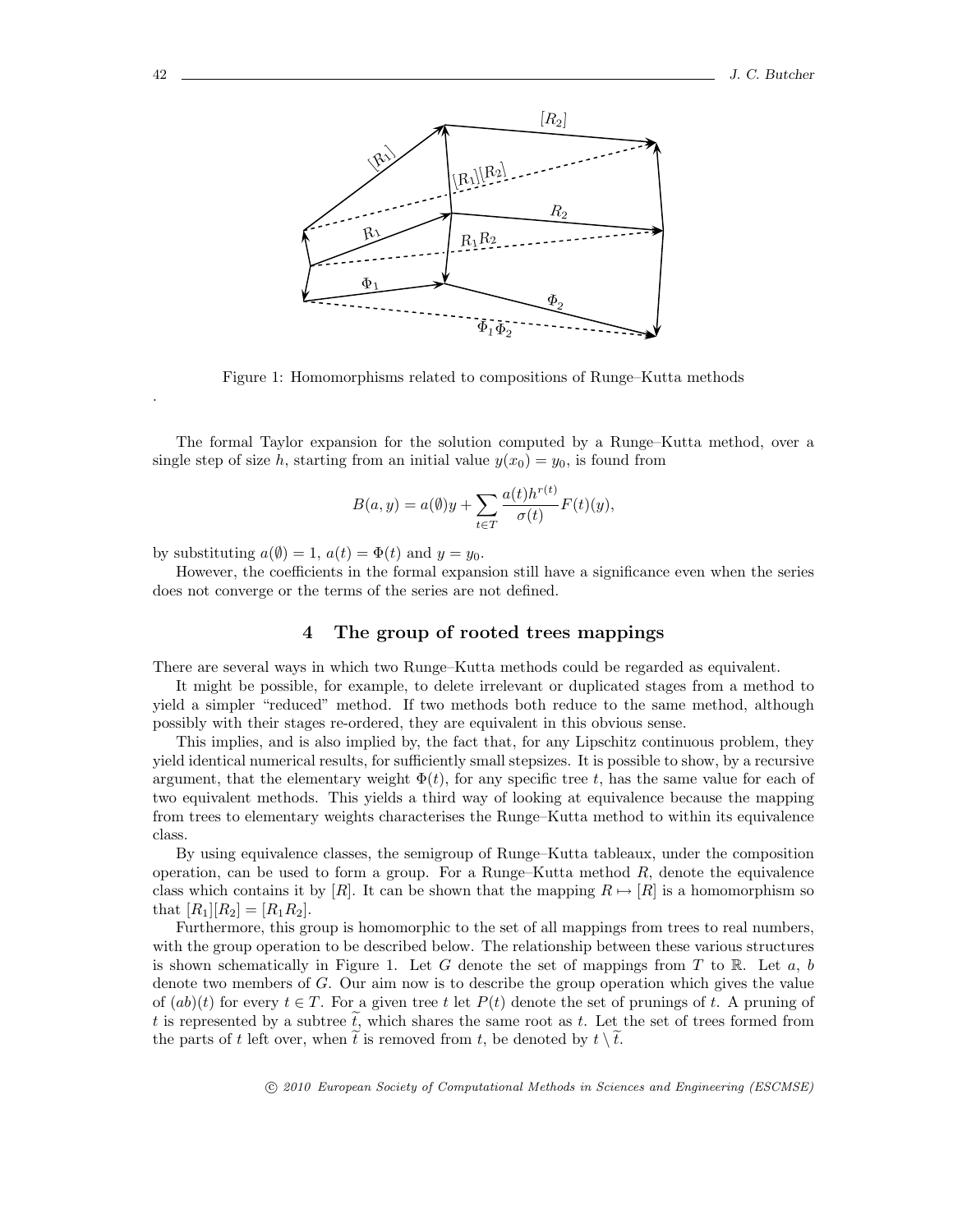

Table 2: Example of tree prunings

The value of  $\widehat{a}(t \setminus \widetilde{t})$  is defined as the product of  $a(u)$  over each of the subtrees u in  $t \setminus \widetilde{t}$ . This is illustrated in Table 2, using a particular tree  $t$  of order 5. The target tree  $t$  also appears in the table, from the trivial pruning for which  $\widetilde{t} = t$ .

To find the formula for  $(ab)(t)$ , the value of  $a(t)$  is added to the sum, over all prunings, of  $\hat{a}(t \setminus \tilde{t})$  b( $\tilde{t}$ ). An alternative formula for  $(ab)(t)$  was given in [1] and in a simplified form in [4] and [5].

For  $a \in G$  and  $t \in T$ , write  $\hat{t}(a) = a(t)$ . Also write  $1(a) = 1$ . Let  $\hat{T}$  denote the span of  $\{1, \widehat{\tau}, \widehat{[\tau]}, \dots\}$ . If  $t = [t_1t_2 \cdots t_m]$ , write

$$
\widehat{t} = [\widehat{t}_1 \widehat{t}_2 \cdots \widehat{t}_m]
$$

and generalise this appropriately when the  $\hat{t}_i$   $(i = 1, 2, \ldots, m)$  are replaced by members of  $\hat{T}$ .

Introduce a function  $\Lambda(a, t) \in \hat{T}$  such that

$$
(ab)(t) = \Lambda(a, t)(b).
$$

Then  $\Lambda$  satisfies the following recursion:

$$
\Lambda(a,t) = \begin{cases} a(\tau) + \widehat{\tau}, & t = \tau, \\ a(t) + [\Lambda(a,t_1)\Lambda(a,t_2)\cdots\Lambda(a,t_m)], & t = [t_1t_2\cdots t_m]. \end{cases}
$$

The product  $(a, b) \mapsto ab$  defined in this way is known to be associative and to satisfy the group axioms. It can be extended to a two-operation algebra by allowing  $b(\emptyset)$  to have a value other than 1 and admitting vector space operations. It is known to be closely related to the Hopf algebra of Connes and Kreimer [6].

# 5 Applications in numerical analysis

The standard application is the order conditions for Runge–Kutta methods.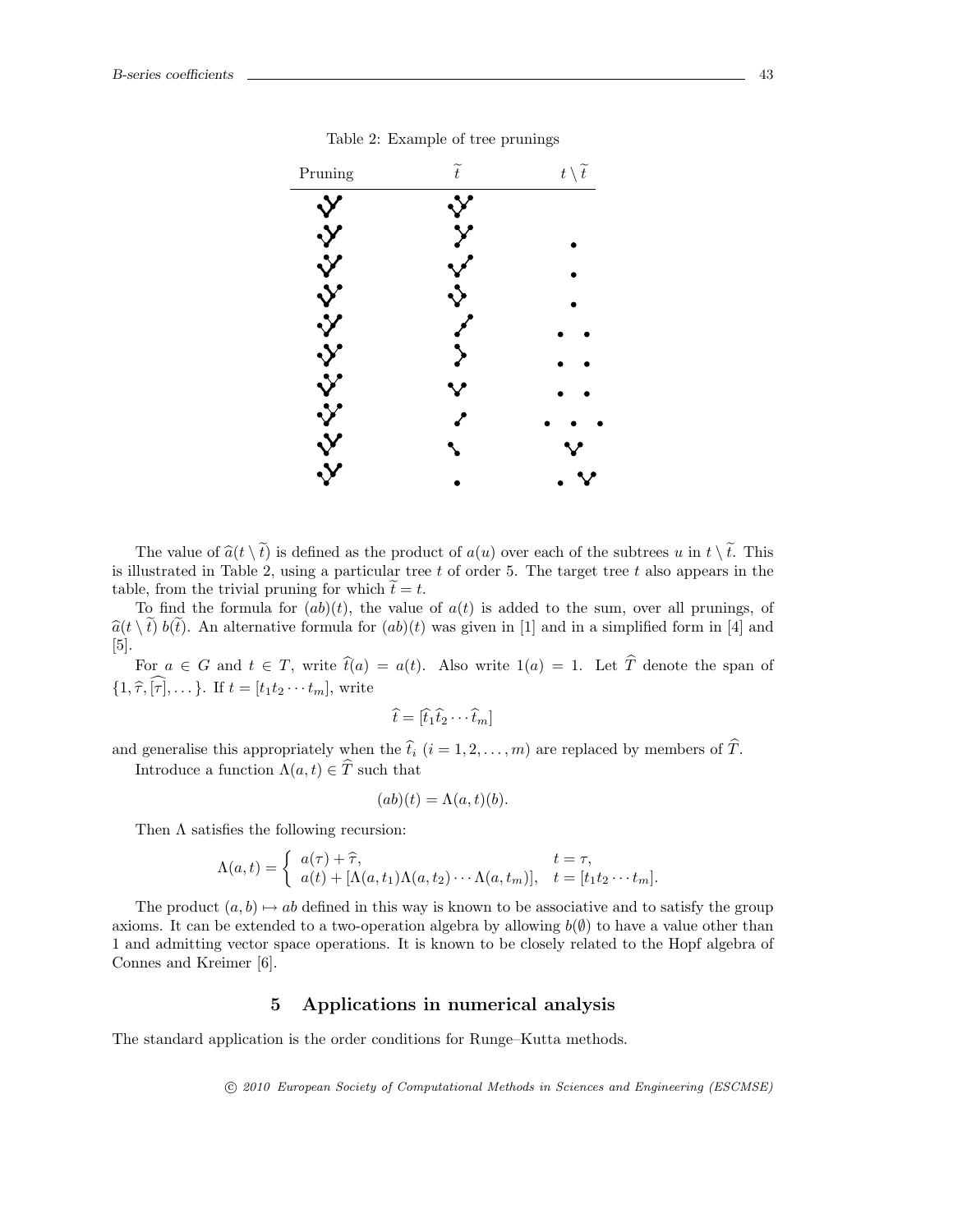We obtain these conditions by equating the B-series coefficients for a single step of the method, with the limiting method in which the set of stage indices is replaced by the interval  $[0, 1]$ , the matrix A is replaced by the integration operator

$$
Y(x) \mapsto \int_0^x Y(x)dx,\tag{2}
$$

and  $b^{\dagger}$  is replaced by the functional

$$
Y(x) \mapsto \int_0^1 Y(x)dx.
$$
 (3)

The B-series coefficients are then given by

$$
\Phi_x(\tau) = x,
$$
  
\n
$$
\widetilde{\Phi}(\tau) = 1,
$$
  
\n
$$
\widetilde{\Phi}_x([t_1t_2 \dots t_k]) = \int_0^x \prod_{j=1}^k \widetilde{\Phi}_x(t_j) dx,
$$
  
\n
$$
\widetilde{\Phi}([t_1t_2 \dots t_k]) = \int_0^1 \prod_{j=1}^k \widetilde{\Phi}_x(t_j) dx.
$$

A simple recursion argument shows that  $\Phi_x = x^{r(t)}/\gamma(t)$ ,  $\Phi = 1/\gamma(t)$  and the order p conditions  $\Phi(t) = 1/\gamma(t)$  (for  $r(t) \leq p$ ) immediately follow.

As a second application we consider the conditions for *effective* order  $p$ , which can be expressed using the group product. Let  $\alpha$  be the group element for a specific Runge–Kutta method, whose order conditions are sought, and let  $\beta$  be the group element for a method used to perturb the solution. Also let E be the group element for the exact solution. That is,  $E(t) = \gamma(t)^{-1}$ .

Then the Runge–Kutta method corresponding to  $\alpha$  has effective order p if and only if  $\beta$  exists such that  $\beta \alpha = E \beta$ , up to all trees up to order p. This criterion can be generalised to the condition for a general linear method to have order p.

A final application is to the order conditions for a singly-implicit Runge–Kutta method. Write the tableau for this method in one of the forms

$$
\begin{array}{c|c}\n c + \gamma \mathbf{1} & A + \gamma I \\
\hline\n b^\top\n \end{array} \n \tag{4}
$$

$$
\frac{c+\gamma\mathbf{1}\mid A+\gamma I}{b^{\top}+\gamma e_s^{\top}}.\tag{5}
$$

The formulation (5) would be used for methods designed so that  $b^{\dagger} = e_s^{\dagger} A$ , with the aim of making the stability function vanish at infinity, in contrast to (4), for which there is no such requirement.

For each of these methods, the elementary weights are calculated from the tableau

$$
\frac{c}{b^{\top}} \cdot
$$

and we will write the order conditions in the form

$$
\Phi(t)=\widetilde{\Phi}(t,\gamma).
$$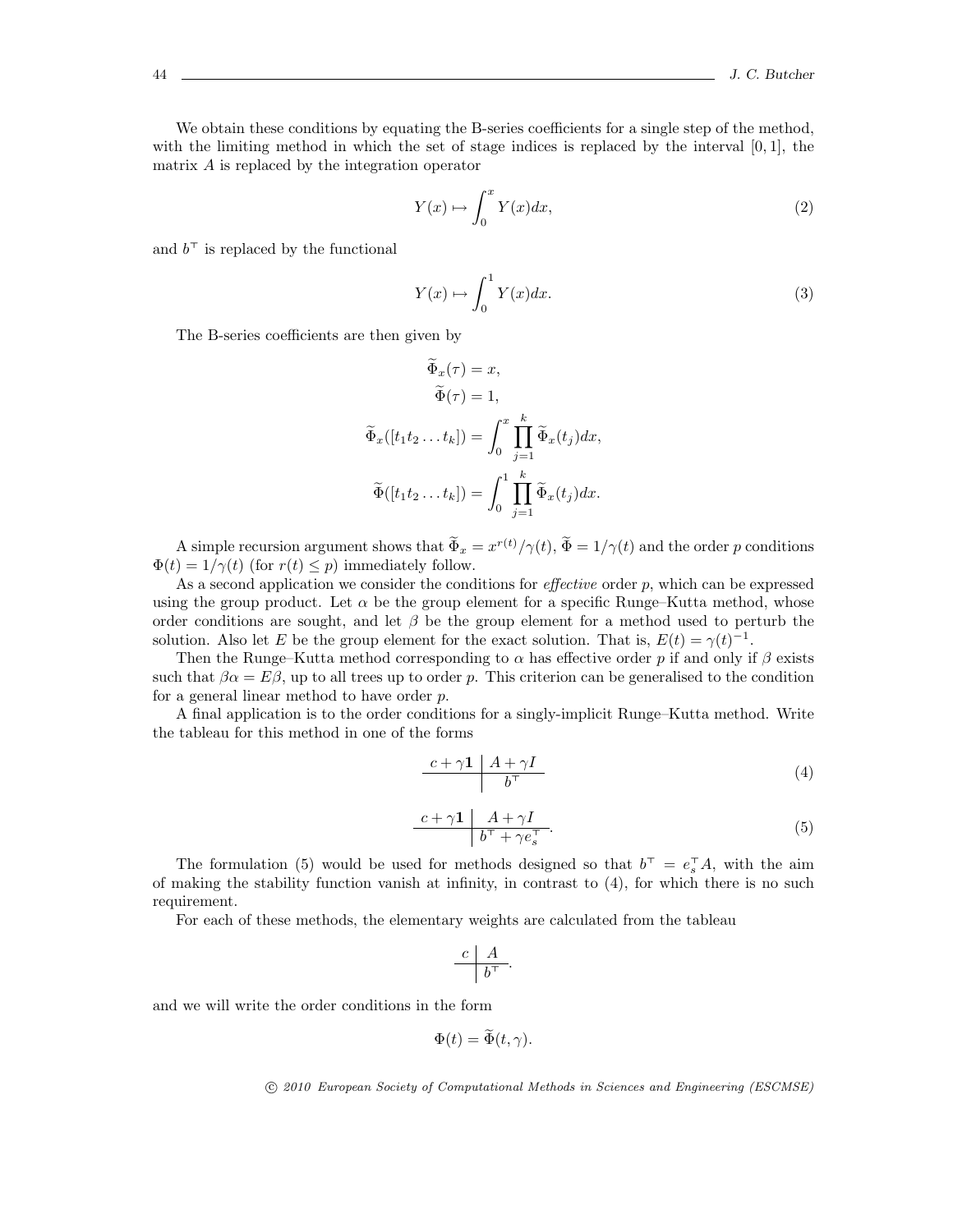Table 3: Modified right-hand sides for singly-implicit order conditions

| $t\,$        | $\widetilde{\Phi}_x(t,\gamma)$                                                                          | $\widetilde{\Phi}(t,\gamma)$                                                   |
|--------------|---------------------------------------------------------------------------------------------------------|--------------------------------------------------------------------------------|
| $\bullet$    | $x-\gamma$                                                                                              |                                                                                |
| $\mathbf{r}$ | $\frac{1}{2}x^2-2\gamma x+\gamma^2$                                                                     | $rac{1}{2} - \gamma$                                                           |
| ∾            | $\frac{1}{3}x^3 - 2\gamma x^2 + 3\gamma^2 x - \frac{4}{3}\gamma^3$                                      | $\frac{1}{3} - \gamma + \gamma^2$                                              |
| ł            | $\frac{1}{6}x^3 - \frac{3}{2}\gamma x^2 + 3\gamma^2 x - \gamma^3$                                       | $\frac{1}{6} - \gamma + \gamma^2$                                              |
|              | $\frac{1}{4}x^4 - 2\gamma x^3 + \frac{9}{2}\gamma^2 x^2 - 4\gamma^3 x + \frac{5}{4}\gamma^4$            | $\frac{1}{4} - \gamma + \frac{3}{2}\gamma^2 - \gamma^3$                        |
|              | $\sum_{a} \frac{1}{8}x^4 - \frac{4}{3}\gamma x^3 + 4\gamma^2 x^2 - 4\gamma^3 x + \gamma^4$              | $\frac{1}{8} - \frac{5}{6}\gamma + \frac{3}{2}\gamma^2 - \gamma^3$             |
| Y            | $\frac{1}{12}x^4 - \gamma x^3 + \frac{7}{2}\gamma^2 x^2 - \frac{13}{3}\gamma^3 x + \frac{4}{3}\gamma^4$ | $\frac{1}{12} - \frac{2}{3}\gamma + \frac{3}{2}\gamma^2 - \frac{4}{3}\gamma^3$ |
|              | $\frac{1}{24}x^4 - \frac{2}{3}\gamma x^3 + 3\gamma^2 x^2 - 4\gamma^3 x + \gamma^4$                      | $\frac{1}{24} - \frac{1}{2}\gamma + \frac{3}{2}\gamma^2 - \gamma^3$            |

The values of  $\widetilde{\Phi}(t, \gamma)$  are based on modifying the linear operator which represents A from (2) to  $\int_0^x$ 

$$
Y(x) \mapsto \int_0^x Y(x)dx - \gamma Y(x).
$$

For method (4), (3), which represents  $b^{\dagger}$ , is retained unchanged. However, for (5), this is replaced by  $Y(x) \mapsto \int_0^1 Y(x)dx - \gamma Y(1)$ .

We can now define  $\widetilde{\Phi}(t, \gamma)$  in the case of (4) recursively as follows:

$$
\widetilde{\Phi}_x(\tau, \gamma) = x - \gamma,
$$
  
\n
$$
\widetilde{\Phi}(\tau, \gamma) = 1,
$$
  
\n
$$
\widetilde{\Phi}_x([t_1 t_2 \dots t_k], \gamma) = \int_0^x \prod_{j=1}^k \widetilde{\Phi}_x(t_j, \gamma) dx - \gamma \prod_{j=1}^k \widetilde{\Phi}_x(t_j, \gamma),
$$
  
\n
$$
\widetilde{\Phi}([t_1 t_2 \dots t_k], \gamma) = \int_0^1 \prod_{j=1}^k \widetilde{\Phi}_x(t_j, \gamma) dx.
$$

In the case of method (5), we see that  $\widetilde{\Phi}(t, \gamma) = \widetilde{\Phi}_1(t, \gamma)$  The values of  $\widetilde{\Phi}_x(t, \gamma)$  and  $\widetilde{\Phi}(t, \gamma)$  up to order 4 are shown in Table 3.

#### 6 Some remarkable Runge–Kutta methods

The first method of order six seems to have been constructed by A. Hu $\tilde{a}$  [9], who decided to seek a method with 8 stages because he had 31 order conditions to satisfy and 7 stages would give only 28 free parameters compared with 36 parameters available with 8 stages.

His method made extensive use of what are now called "simplifying assumptions", but even so, his derivation required intricate manipulations with some formulae filling two and a half pages.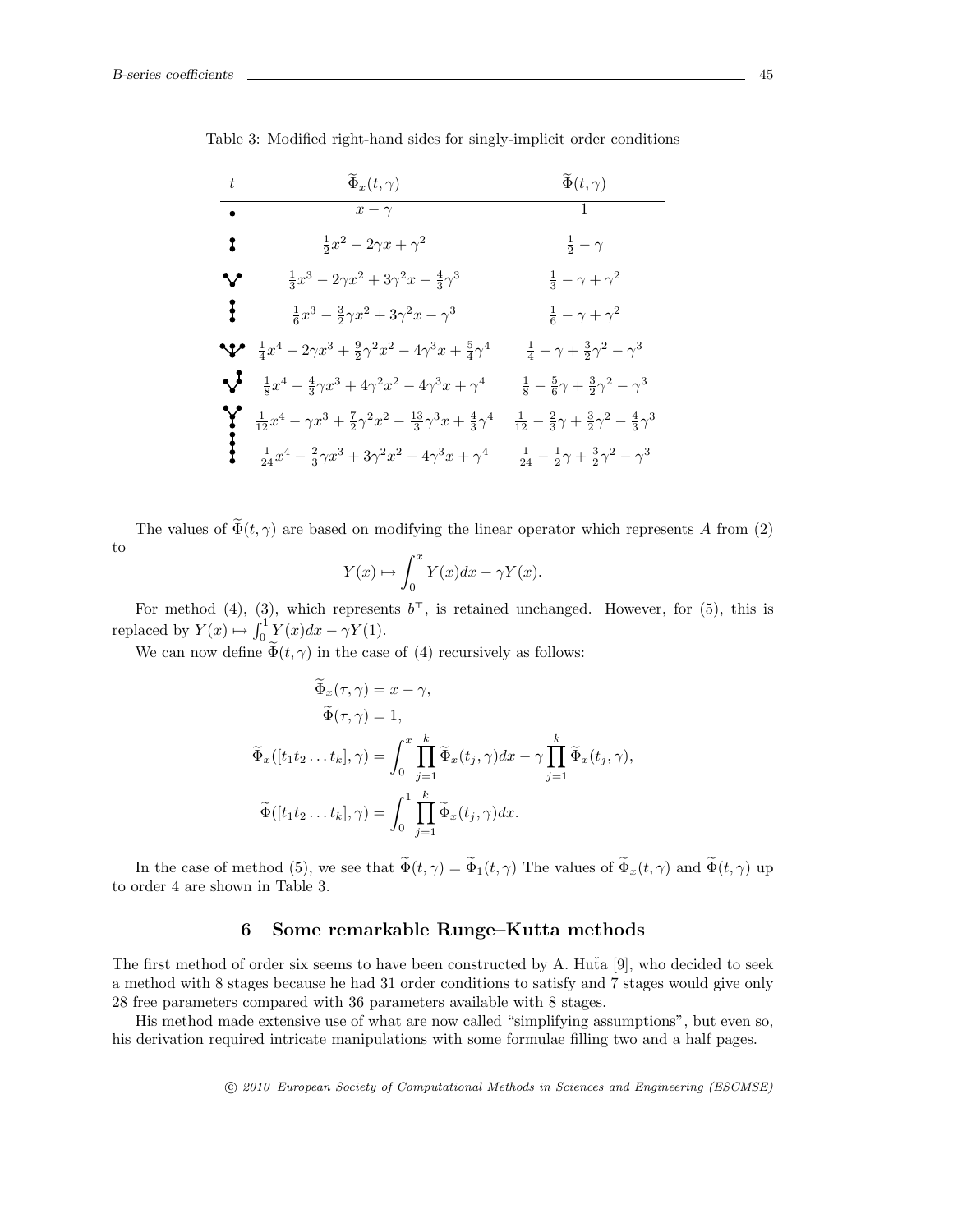If Huta had known about order conditions for non-scalar differential equations he would have known that there should have been 37 conditions instead of just 31. Therefore he would probably have assumed that 9 stages would have been necessary.

Surprisingly, his method satisfying the 31 conditions for scalar problems also satisfies the 6 additional conditions for systems of equations [3] Thus he had magically satisfied 37 conditions in 36 unknowns. Even more surprisingly, 6th order methods exist with only 7 stages! This means satisfying the 37 conditions in only 28 unknowns.

According to the theory for scalar differential equations, there are 16 conditions for order 5 but, for vector based differential equations, there are 17 conditions. The reason is that the two elementary differentials

$$
f''(f, f'f'f) \quad \text{and} \quad f'f''(f, f'f)
$$

correspond to identical terms

$$
(f f_{yy} + f_{xy}) f_y (f f_y + f_x)
$$

in the scalar theory.

The consequence is a confusion of two order conditions  $\sum b_i c_i a_{ij} a_{jk} c_k = \frac{1}{30}$  and  $\sum b_i a_{ij} c_j a_{jk} c_k =$  $\frac{1}{40}$  which are replaced by the single condition

$$
\sum b_i c_i a_{ij} a_{jk} c_k + \sum b_i a_{ij} c_j a_{jk} c_k = \frac{1}{30} + \frac{1}{40}.
$$
 (6)

In a short 1995 paper [2] it is shown how to construct a method which satisfies all the equations for order 5 in the scalar theory but not for the vector theory.

A new method satisfying the same requirements is given by the tableau



For this method, all order 5 conditions are satisfied except those appearing in (6), which are replaced by

$$
\sum b_i c_i a_{ij} a_{jk} c_k = \frac{1}{30} - \frac{127}{20800},
$$
  

$$
\sum b_i a_{ij} c_j a_{jk} c_k = \frac{1}{40} + \frac{127}{20800},
$$

so that (6) is still satisfied.

A suitable single differential equation to test the order of convergence of this method, together with a closely related autonomous system, are

$$
\frac{dy}{dx} = \frac{y - x}{y + x}, \qquad y(0) = 1,\tag{7}
$$

$$
\frac{d}{dt}\begin{bmatrix} y \\ x \end{bmatrix} = \frac{1}{\sqrt{x^2 + y^2}} \begin{bmatrix} y - x \\ y + x \end{bmatrix}, \qquad \begin{bmatrix} y(1) \\ x(1) \end{bmatrix} = \begin{bmatrix} 1 \\ 0 \end{bmatrix}.
$$
 (8)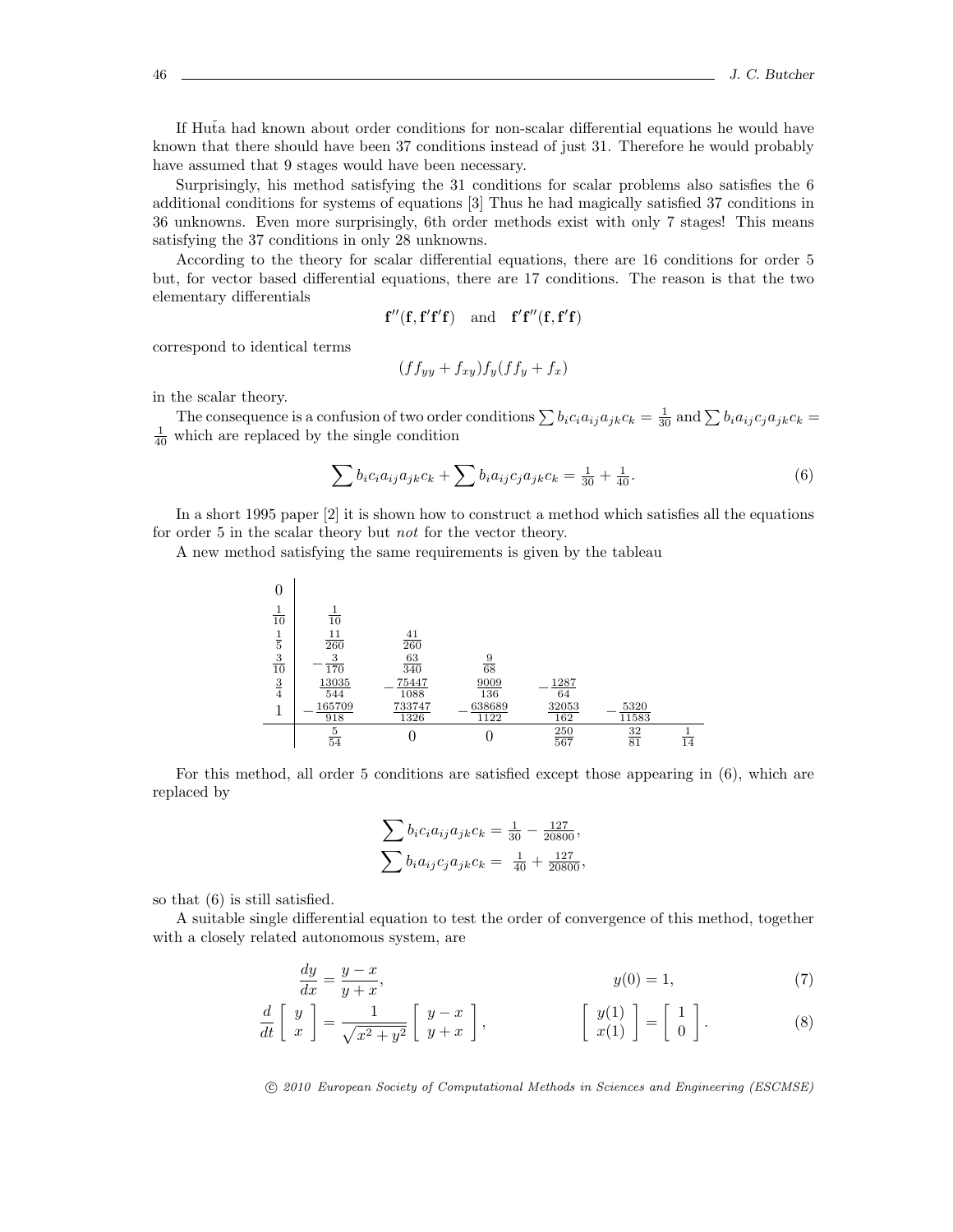

Figure 2: Solutions to (7) and (8)

Table 4: Numerical verification of order behaviour

|                                                                  |  | $n = 20$ $n = 40$ $n = 80$ $n = 160$ $n = 320$ |  |
|------------------------------------------------------------------|--|------------------------------------------------|--|
| $E_n^{(0)}/E_{2n}^{(0)}$ 33.5068 33.0459 32.8983 32.5659 32.4374 |  |                                                |  |
|                                                                  |  |                                                |  |
| $E_n^{(1)}/E_{2n}^{(1)}$ 13.4076 14.8227 15.4446 15.7309 15.8740 |  |                                                |  |
| $E_n^{(2)}/E_{2n}^{(2)}$ 14.8548 15.5186 15.7833 15.8971 15.9678 |  |                                                |  |

The solution of (7), written in parametric coordinates, is

$$
x = t\sin(\ln(t)),\tag{9}
$$

$$
y = t\cos(\ln(t)),\tag{10}
$$

and this is exactly the solution to (8).

In numerical tests, we will approximate the solution when  $t = x = \exp(\pi/2)$ ,  $y = 0$ . The solution on the interval  $t \in [0, \exp(\pi/2)]$  is shown in Figure 2.

In two experiments, the same method was used to solve each of the problems and to find the absolute values of the computational errors in  $y(\exp(\pi/2))$ , found by solving (1) for a range of values of  $n$ , the number of equally spaced steps.

Denote this quantity by  $E_n^{(0)}$ . Similarly, using the formulation (2), quantities  $E_n^{(1)}$  and  $E_n^{(2)}$  are computed as the absolute values of the errors for the two components  $y(\exp(\pi/2))$  and  $x(\exp(\pi/2))$ respectively.

Our purpose is to assess the rate of convergence as  $n$  increases and it is appropriate to calculate  $E_n^{(i)}/E_{2n}^{(i)}$  for  $i = 0, 1, 2$ . If the orders are as claimed in this paper, the values of these ratios for  $i = 0$  should become close to 32 as n increases and for  $i = 1$  and  $i = 2$ , they should approximate 16.

The actual values are given in Table 4 for values of  $n$  from 20 up to 320, in powers of 2, and the claim concerning orders is supported by these results.

Finally, a discussion of interesting Runge–Kutta methods, would not be complete without a mention of the 17 stage tenth order method constructed in 1978 by E. Hairer [7]. A recurring theme in the construction of high order methods is the use of simplifying assumptions. This method makes use of such assumptions adapted and combined in an ingenious way to form the ideal structure on which to build this method. It is unknown how many stages are required for